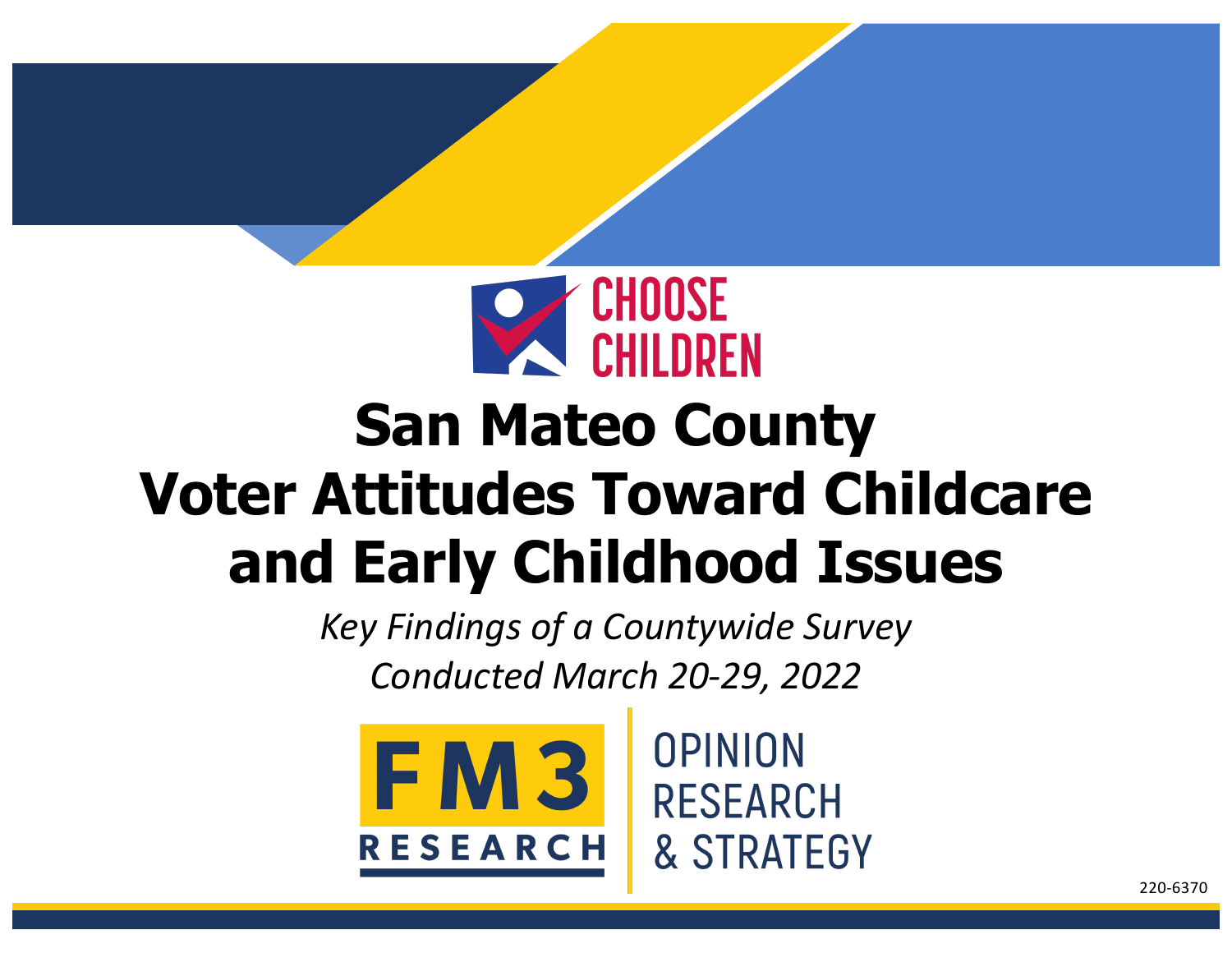# **Survey Methodology**

| <b>Dates</b>                    | March 20-29, 2022                                                                        |
|---------------------------------|------------------------------------------------------------------------------------------|
| <b>Survey Type</b>              | Dual-mode Voter Survey                                                                   |
| <b>Research Population</b>      | Likely November 2022 Voters in San Mateo County with<br>oversamples in Districts 2 and 3 |
| <b>Total Interviews</b>         | 729                                                                                      |
| <b>Margin of Sampling Error</b> | ±4.0% at the 95% Confidence Level                                                        |
| <b>Data Collection Modes</b>    | Online<br>Telephone<br>$\mathbb{E}$<br><b>Interviews</b><br><b>Interviews</b>            |
| Languages                       | <b>English, Spanish and Vietnamese</b>                                                   |



*(Note: Not All Results Will Sum to 100% Due to Rounding)*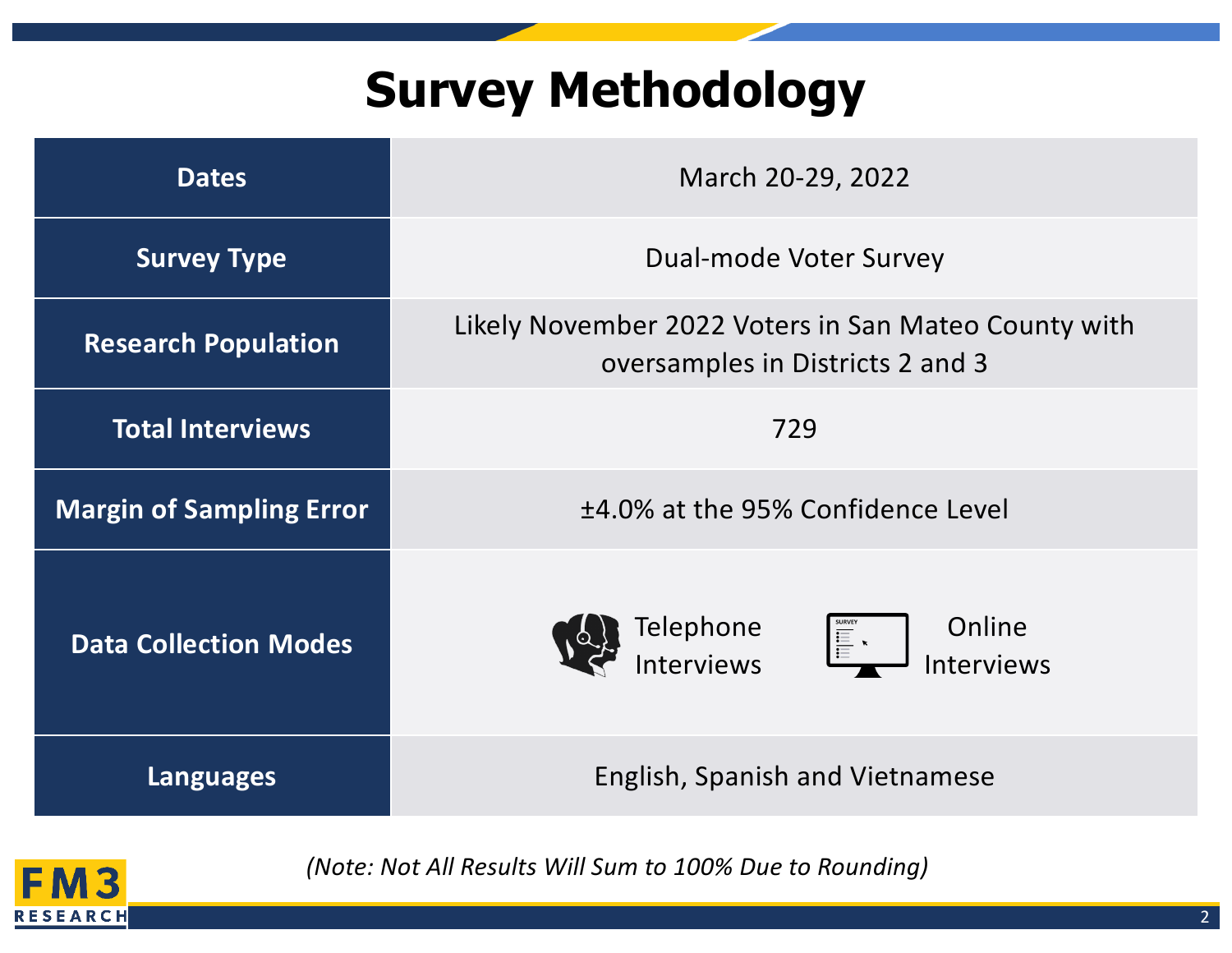#### **Four in five are not confident that future generations will be able to afford living in their community.**

*How confident are you that future generations, like your children or grandchildren, will be able to afford to live in your community?*



Parents of children under age 5, voters under age 50 – especially those in their 30's, those with incomes under \$30,000 and those with incomes between \$120,000 and \$150,000 and District 3 and 4 residents were among those that expressed the least confidence.

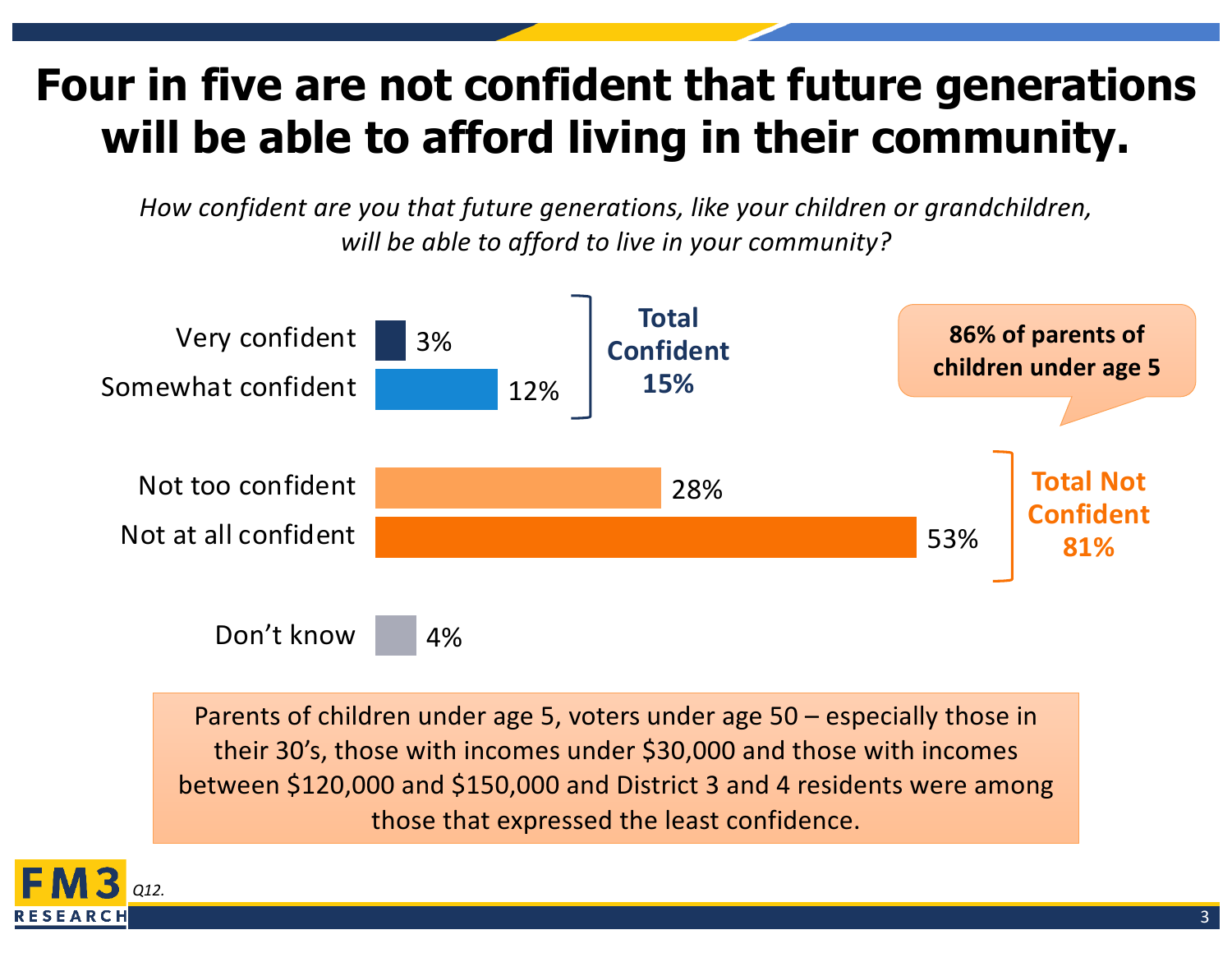## **Nearly half are seriously considering moving out of the Bay Area.**

*I am going to read you a statement. Please tell me if you strongly agree, somewhat agree, somewhat disagree, or strongly disagree.*  "I am likely to move out of the Bay Area in the next few years."



Voters under age 50, Latinos, parents – especially those with children 5 and under, and those with household incomes between \$120,000 and \$150,000 and District 4 residents were among the most likely to consider leaving.

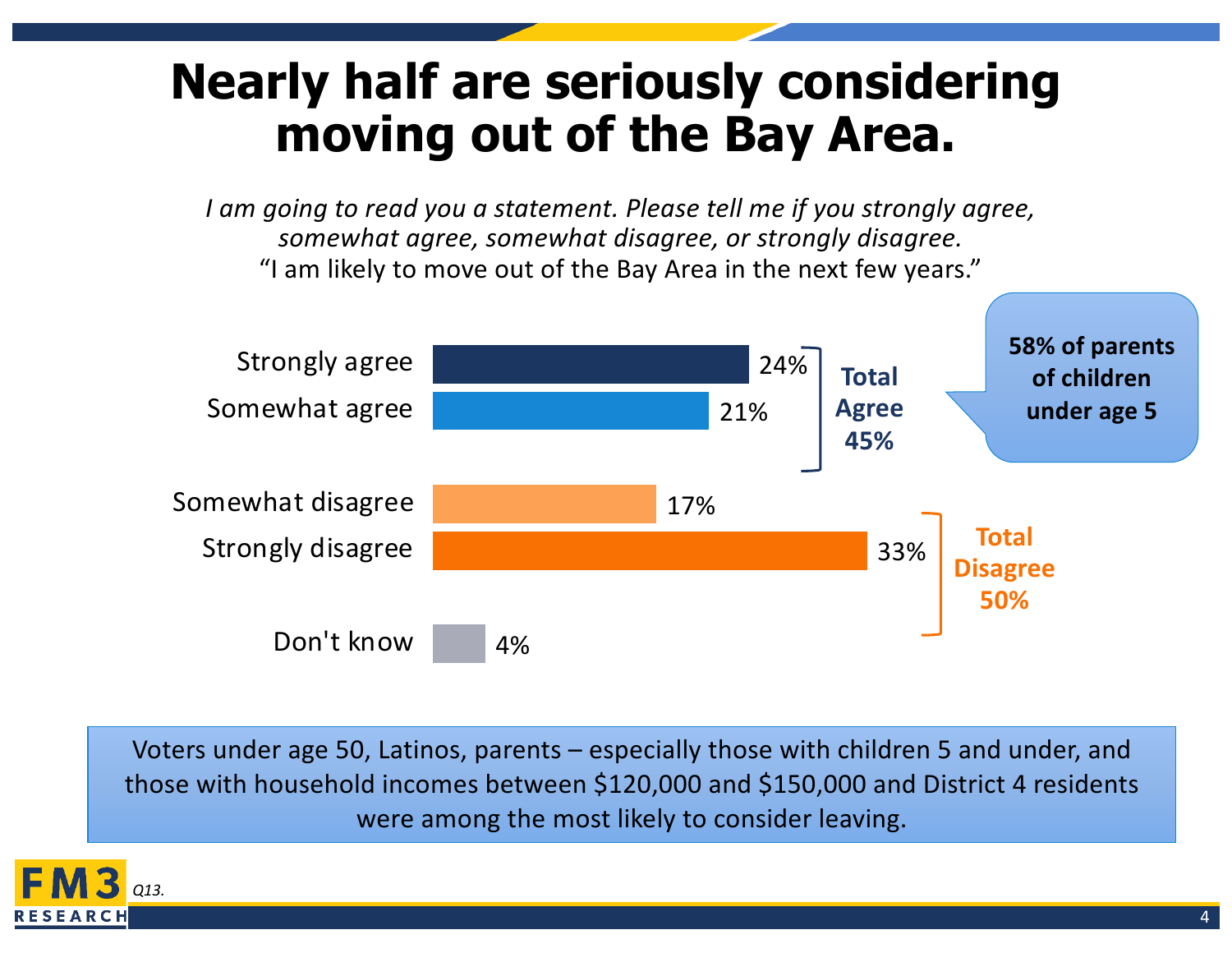## **A majority says that the cost of childcare or preschool is a financial strain.**

*(Asked of Parents with Children Ages 5 and Under: Does paying for childcare or preschool place a financial strain on you and your family?) (Asked of Parents with Children Ages 6-18: When your child was under age 6 did paying for childcare or preschool place a financial strain on you and your family?)*



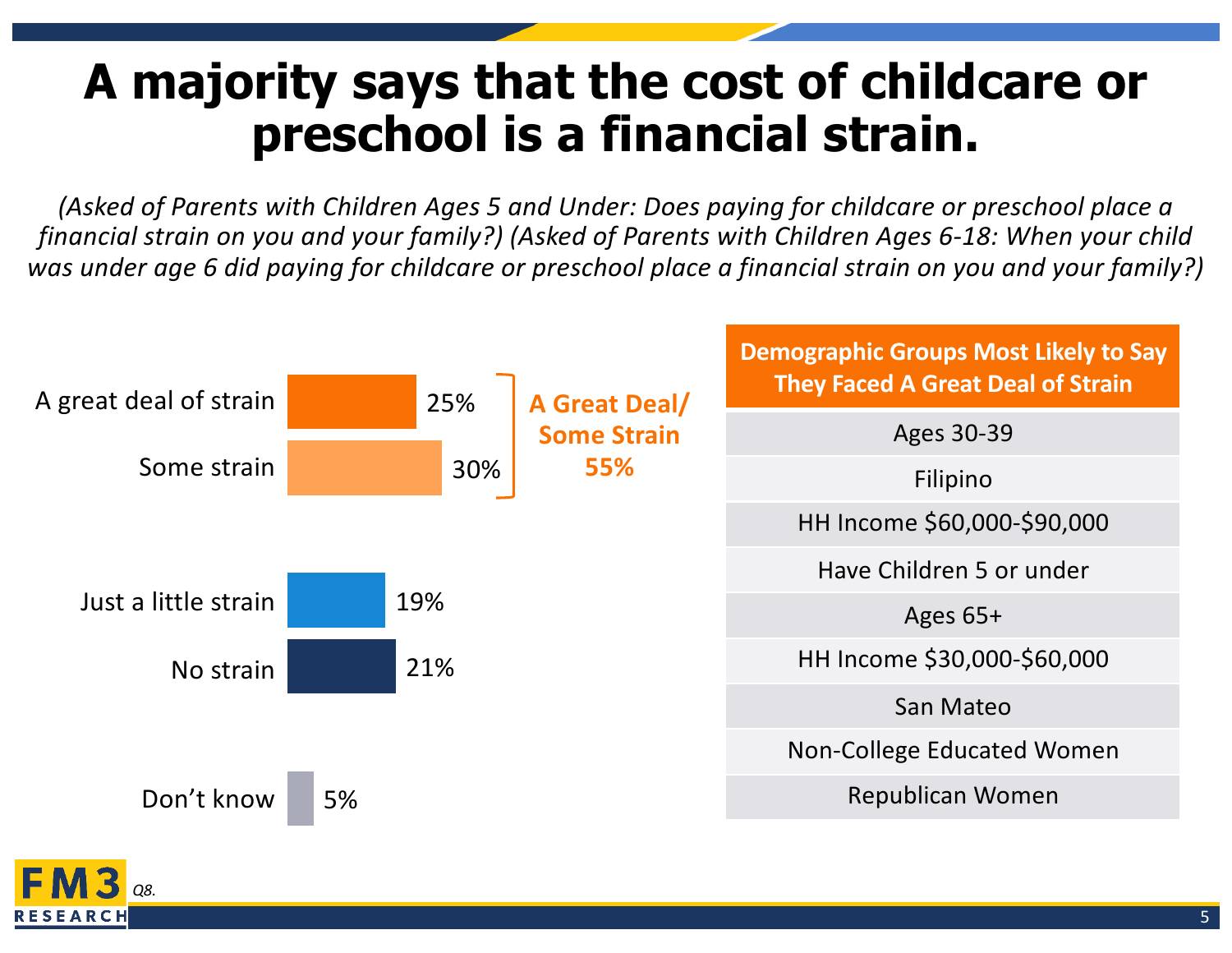#### **Families are making difficult decisions due to cost concerns.**

*Sometimes the cost of childcare or preschool for children under age 5 forces parents to make difficult decisions. I am going to read you a list of decisions some parents have to make. Please tell me if this is a decision you personally have had to make at any point.* 

41% 38% 36% 30% 45% 52% 51% 59% 15% 10% 12% 12% Choosing to delay having another child because of cost concerns Having you or a partner stay home with a child rather than work, because childcare is too expensive Choosing childcare that is less conveniently located than I would like because it is more affordable Placing my child in lower quality childcare than I would have liked because of the high costs

*Q11.*

RESEARCH



**No Don't Know**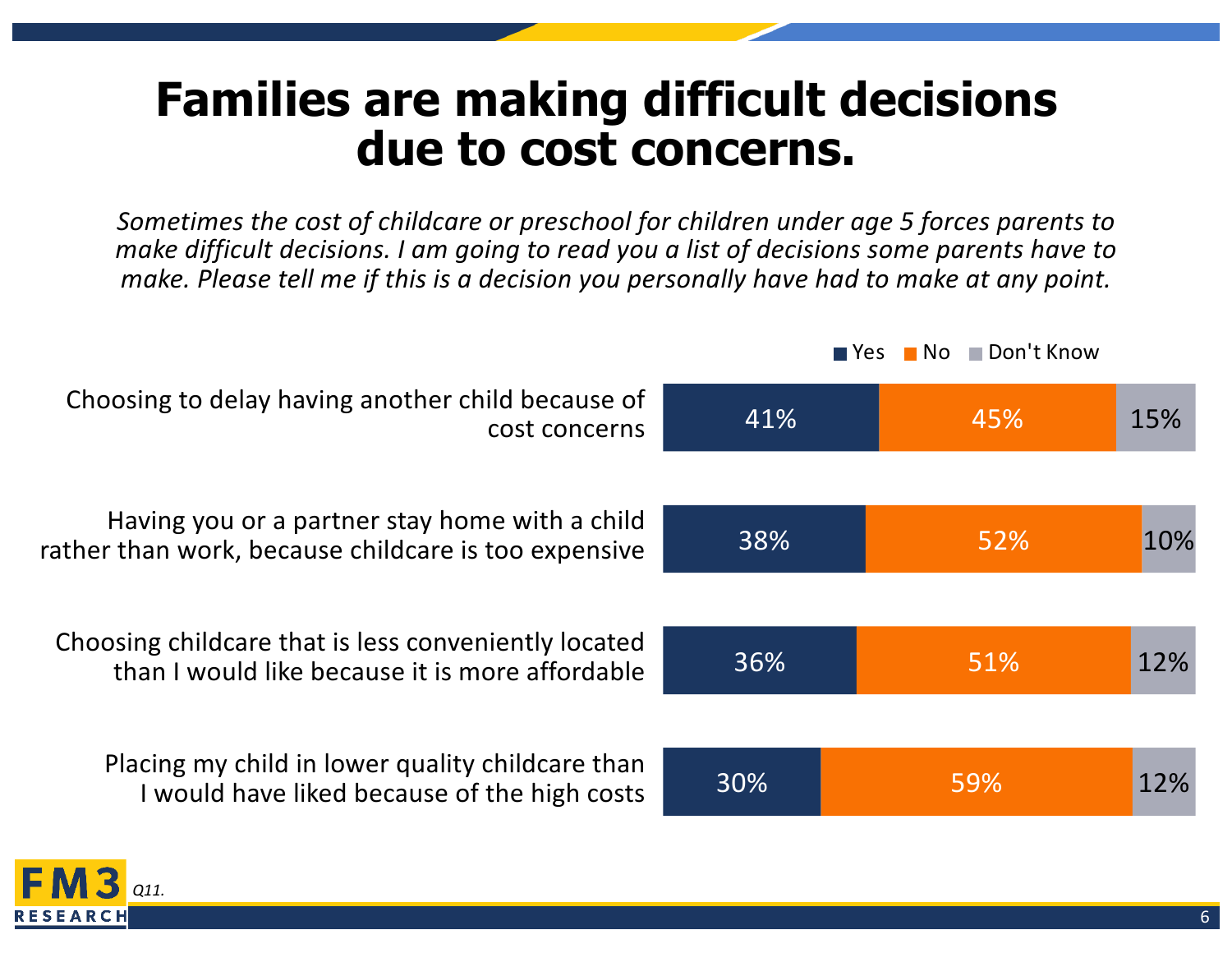#### **Investing in family resources centers, supporting mental health programs, and providing dedicated resource for childcare facilities are the most strongly supported investments.**

*Please tell me whether you would strongly support, somewhat support, somewhat oppose, or strongly oppose county government taking each of the following actions.*



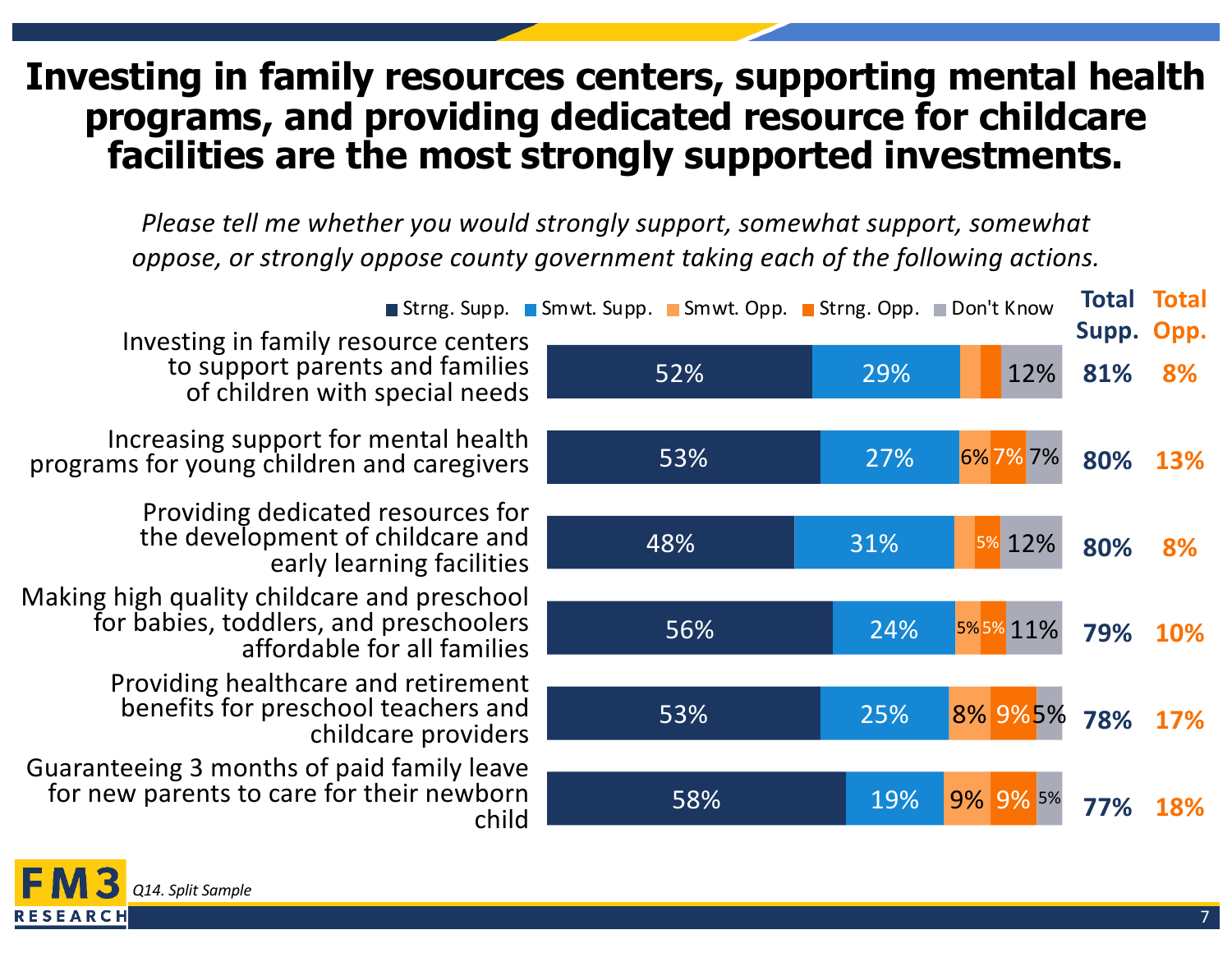#### **More than three-quarters support investing in programs to support early literacy.**

|                                                                                                                     | Strng. Supp. Smwt. Supp. Smwt. Opp. Strng. Opp. Don't Know |           |                   | <b>Total Total</b><br>Supp. Opp. |            |
|---------------------------------------------------------------------------------------------------------------------|------------------------------------------------------------|-----------|-------------------|----------------------------------|------------|
| Investing in programs to support<br>early literacy and school readiness<br>for babies, toddlers, and preschoolers   | 52%                                                        | 25%       | 6%% 12%           | 76% 12%                          |            |
| Providing free and universal preschool for<br>all 3- and 4-year-old children                                        | 51%                                                        | 23%       | 6% 15%            | 74% 21%                          |            |
| Investing in early childhood oral and dental,<br>vision, and hearing care for babies,<br>toddlers, and preschoolers | 50%                                                        | 24%       | 11%7%8%           | 74%                              | <b>18%</b> |
| Supporting shared services networks to help<br>child care providers access supports<br>to run their business        | 38%                                                        | 35%       | 8%6%12%           | 73%                              | <b>14%</b> |
| Ensuring that preschool teachers and<br>childcare providers earn the same income<br>as Kindergarten teachers        | 45%                                                        | 27%       | 6%6%<br>16%       | 72%                              | <b>12%</b> |
| Creating a county-level department focused<br>on the well-being, care, and learning<br>of young children            | 42%                                                        | 8%<br>24% | 13%<br><b>12%</b> | 66%                              |            |



*Q14. Please tell me whether you would strongly support, somewhat support, somewhat oppose, or strongly oppose county government taking each of the following actions. Split Sample*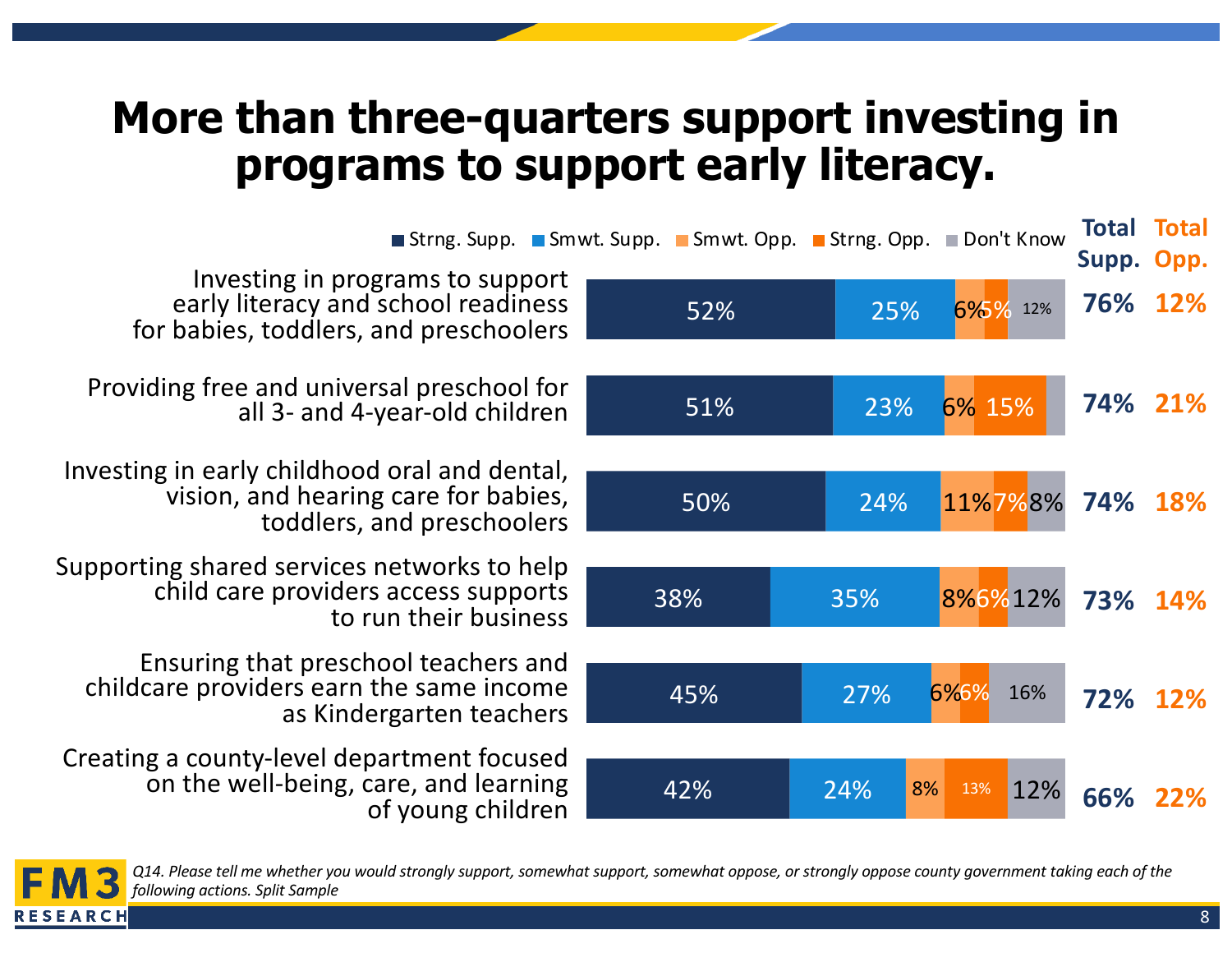

# **Santa Clara County Voter Attitudes Toward Childcare and Early Childhood Issues**

*Key Findings of a Countywide Survey Conducted March 20-29, 2022*



OPINION **RESEARCH** & STRATEGY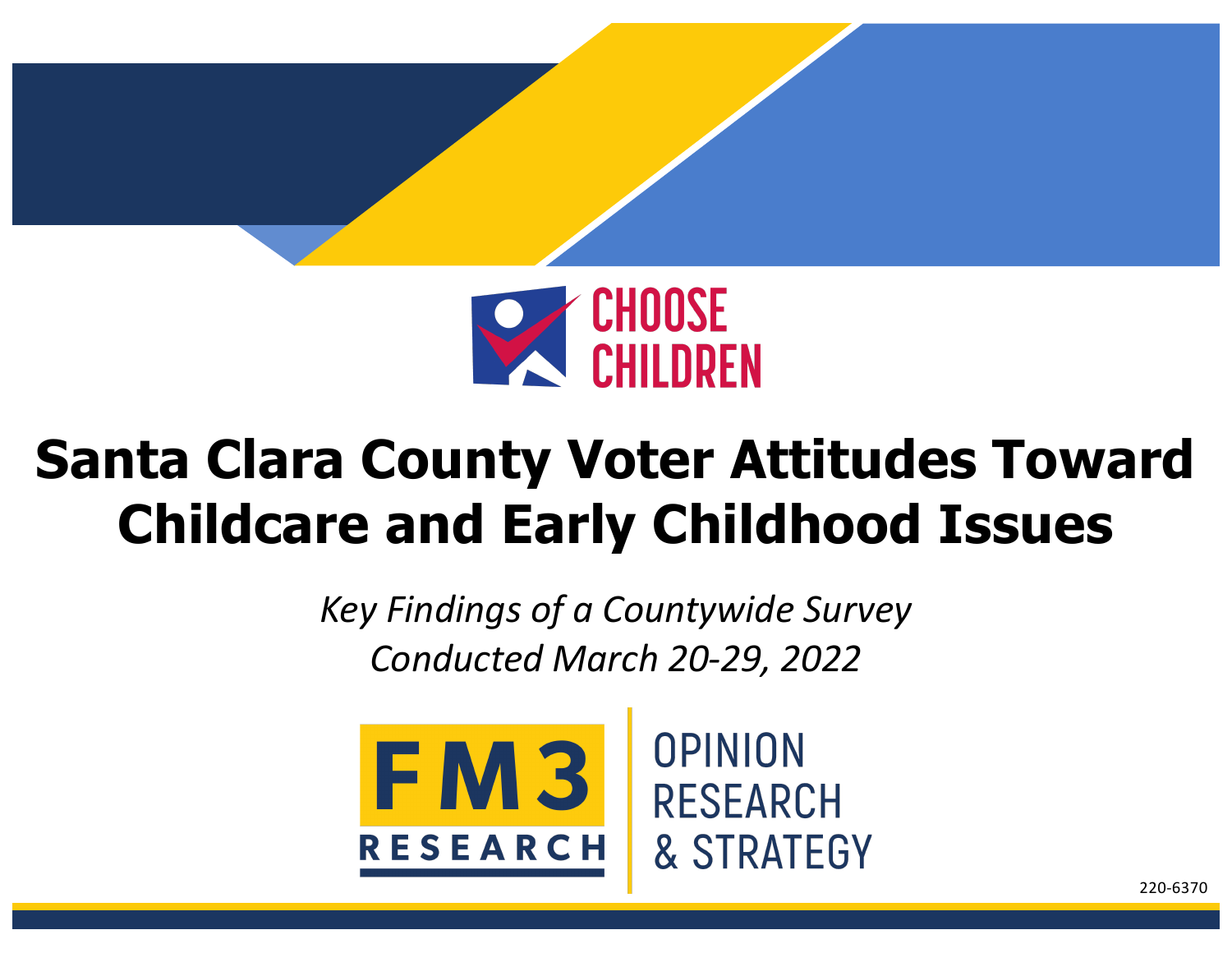# **Survey Methodology**

| <b>Dates</b>                    | March 20-29, 2022                                                                                        |  |  |
|---------------------------------|----------------------------------------------------------------------------------------------------------|--|--|
| <b>Survey Type</b>              | Dual-mode Voter Survey                                                                                   |  |  |
| <b>Research Population</b>      | Likely November 2022 Voters in Santa Clara County with an<br>oversample in Santa Clara County District 1 |  |  |
| <b>Total Interviews</b>         | 638                                                                                                      |  |  |
| <b>Margin of Sampling Error</b> | ±4.0% at the 95% Confidence Level                                                                        |  |  |
| <b>Data Collection Modes</b>    | Online<br>Telephone<br>E *<br><b>Interviews</b><br><b>Interviews</b>                                     |  |  |
| <b>Languages</b>                | English, Spanish and Vietnamese                                                                          |  |  |



*(Note: Not All Results Will Sum to 100% Due to Rounding)*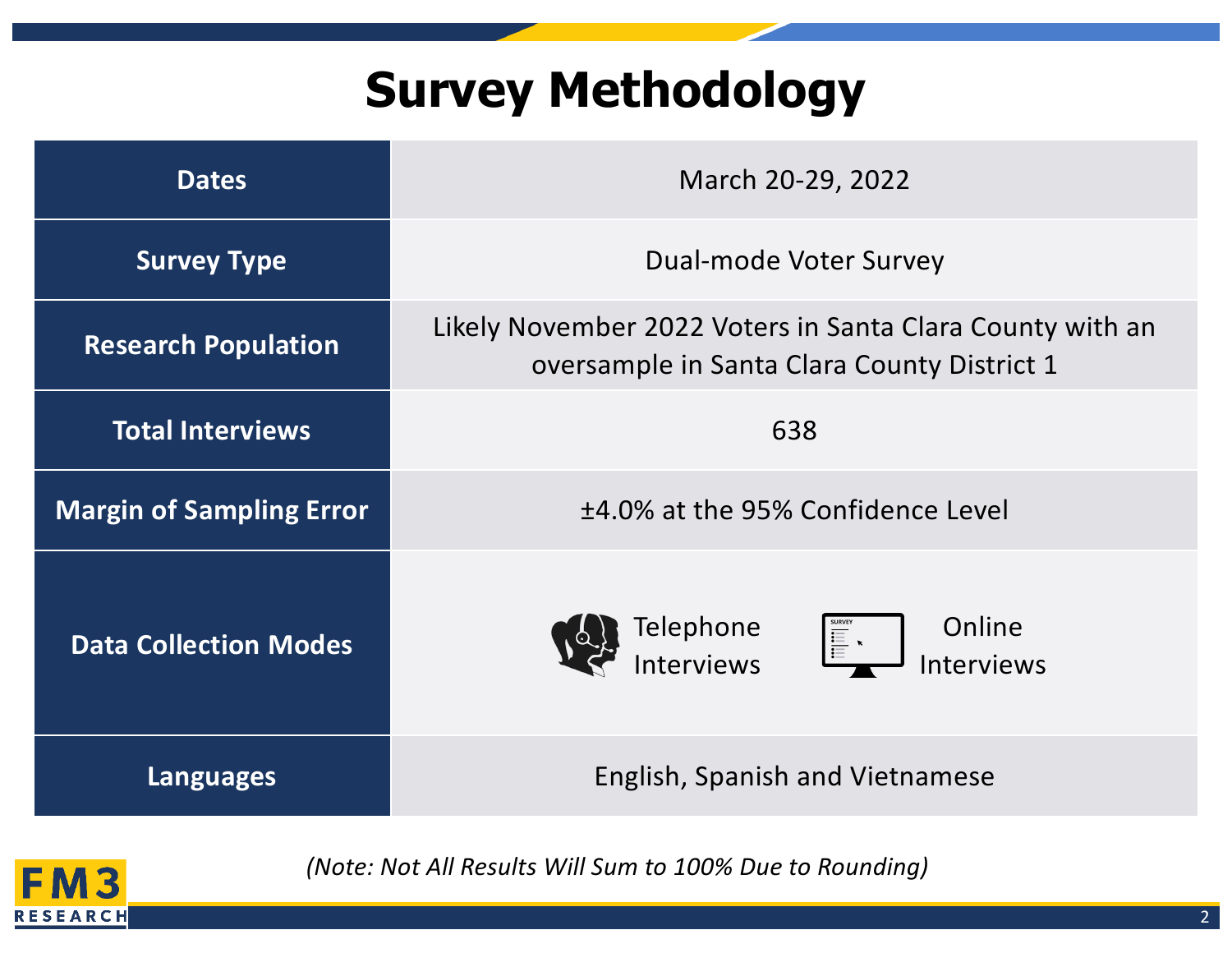# **Three-quarters of voters are not confident that future generations will be able to afford living in their community.**

*How confident are you that future generations, like your children or grandchildren, will be able to afford to live in your community?*



Parents of children under age 5, voters under age 40, those with incomes under \$30,000 and those with incomes between \$120,000 and \$150,000 and County District 1 residents were among those that expressed the least confidence.

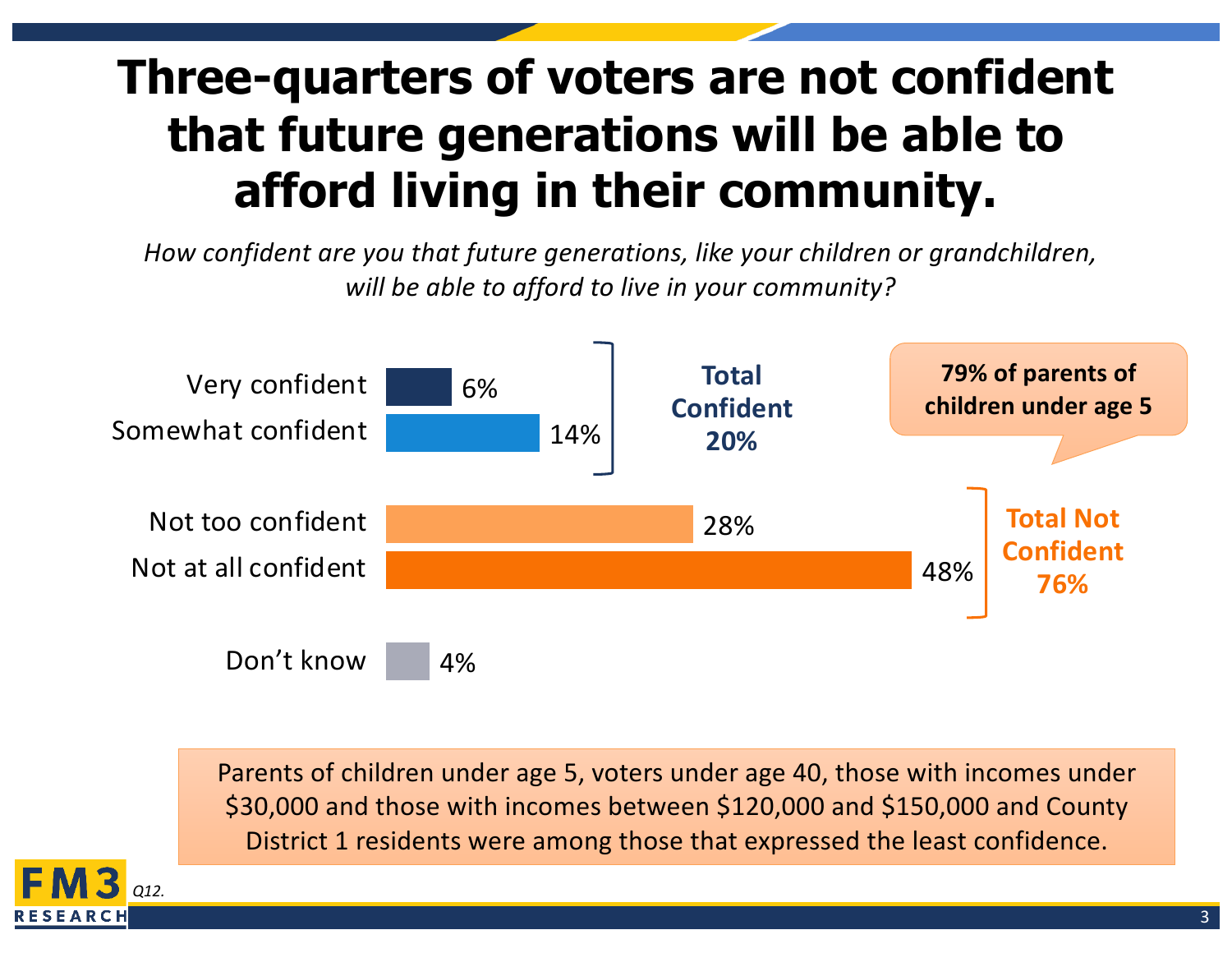## **Half are seriously considering leaving the Bay Area permanently.**

*I am going to read you a statement. Please tell me if you strongly agree, somewhat agree, somewhat disagree, or strongly disagree. "I am likely to move out of the Bay Area in the next few years."* 



Voters under age 50, voters of color, parents – especially those with children 5 and under – and those with household incomes between \$60,000 and \$90,000 and \$120,000 and \$150,000 were among the most likely to consider leaving.

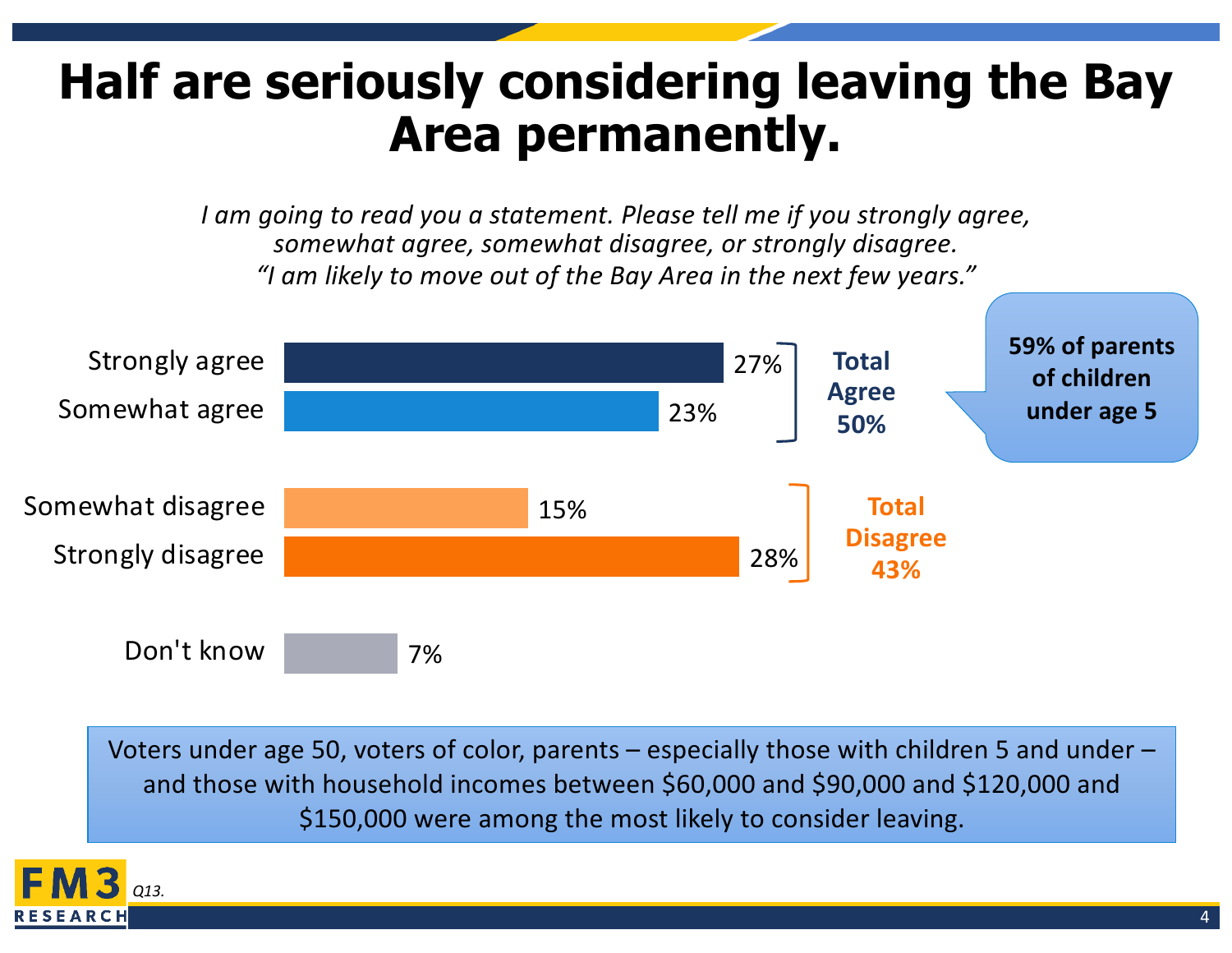## **Paying for childcare and preschool has created financial strain for a majority of families.**

*(Asked of Parents with Children Ages 5 and Under: Does paying for childcare or preschool place a financial strain on you and your family?) (Asked of Parents with Children Ages 6-18: When your child was under age 6 did paying for childcare or preschool place a financial strain on you and your family?)*



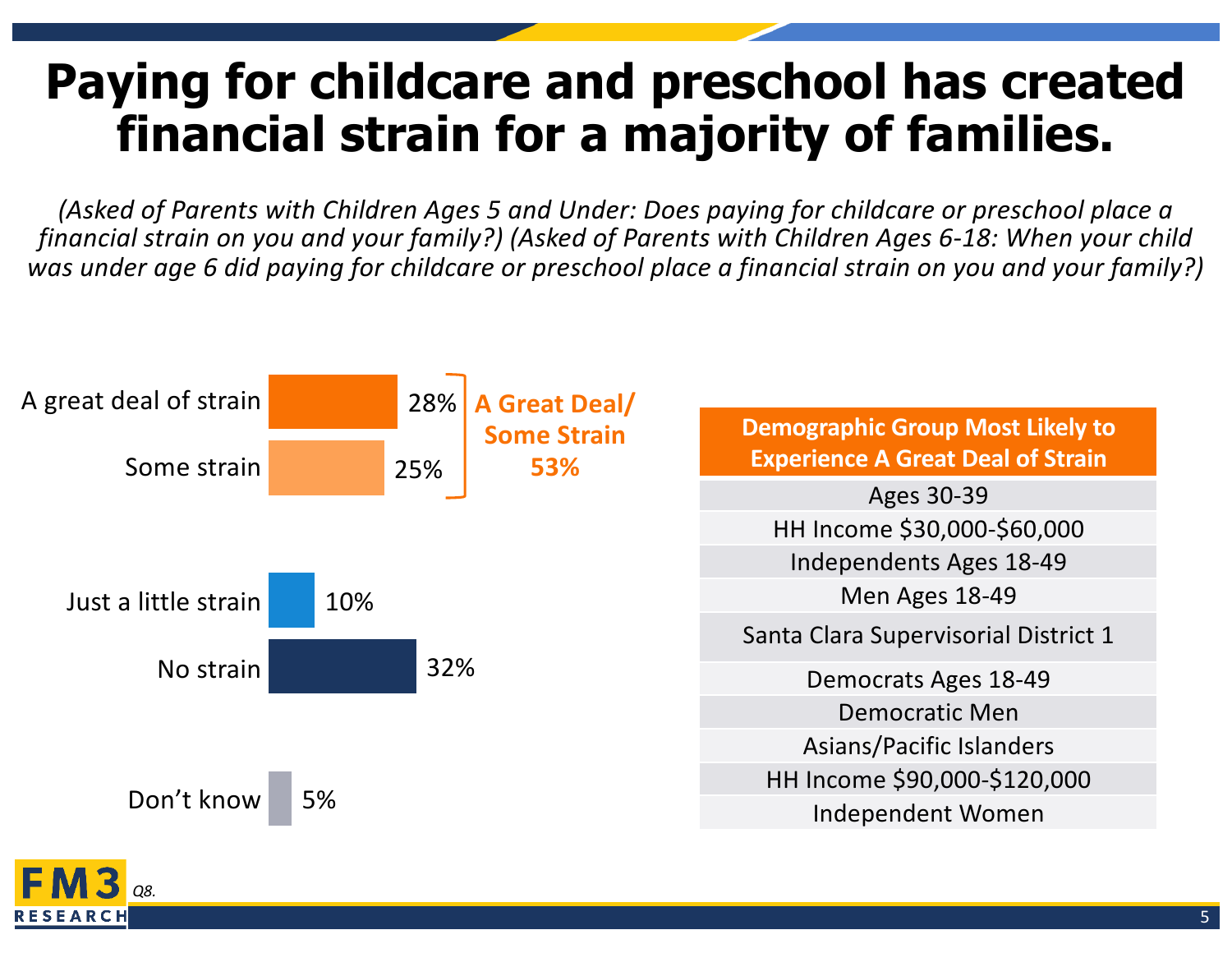#### **Families are making difficult decisions due to cost concerns.**

*Sometimes the cost of childcare or preschool, for children under age 5, forces parents to make difficult decisions. I am going to read you a list of decisions some parents have to make. Please tell me if this is a decision you personally have had to make at any point.* 

**No Don't Know** 

42% 36% 35% 34% 46% 48% 52% 50% 12% 16% 13% 16% Having you or a partner stay home with a child rather than work, because childcare is too expensive Choosing childcare that is less conveniently located than I would like because it is more affordable Placing my child in lower quality childcare than I would have liked because of the high costs Choosing to delay having another child because of cost concerns

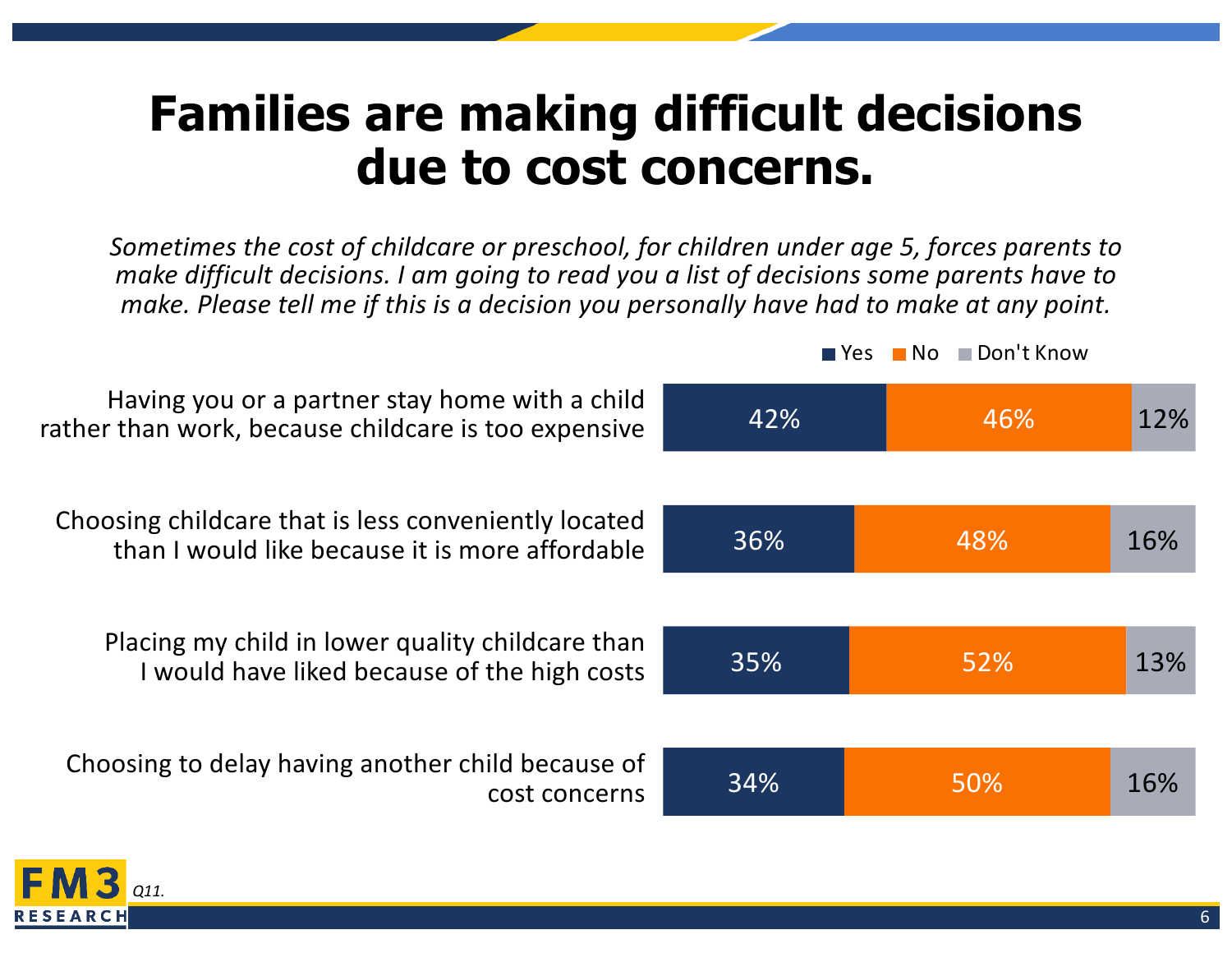#### **Voters offer strong support for investing in family resource centers supporting families of children with special needs and mental health programs.**

*Please tell me whether you would strongly support, somewhat support, somewhat oppose, or strongly oppose county government taking each of the following actions.*



Investing in family resource centers to support parents and families of children with special needs

Increasing support for mental health programs for young children and caregivers

Guaranteeing 3 months of paid family leave for new parents to care for their newborn child

Making high quality childcare and preschool for babies, toddlers, and preschoolers affordable for all families

Providing dedicated resources for the development of childcare and early learning facilities

Investing in early childhood oral and dental, vision, and hearing care for babies, toddlers, and preschoolers

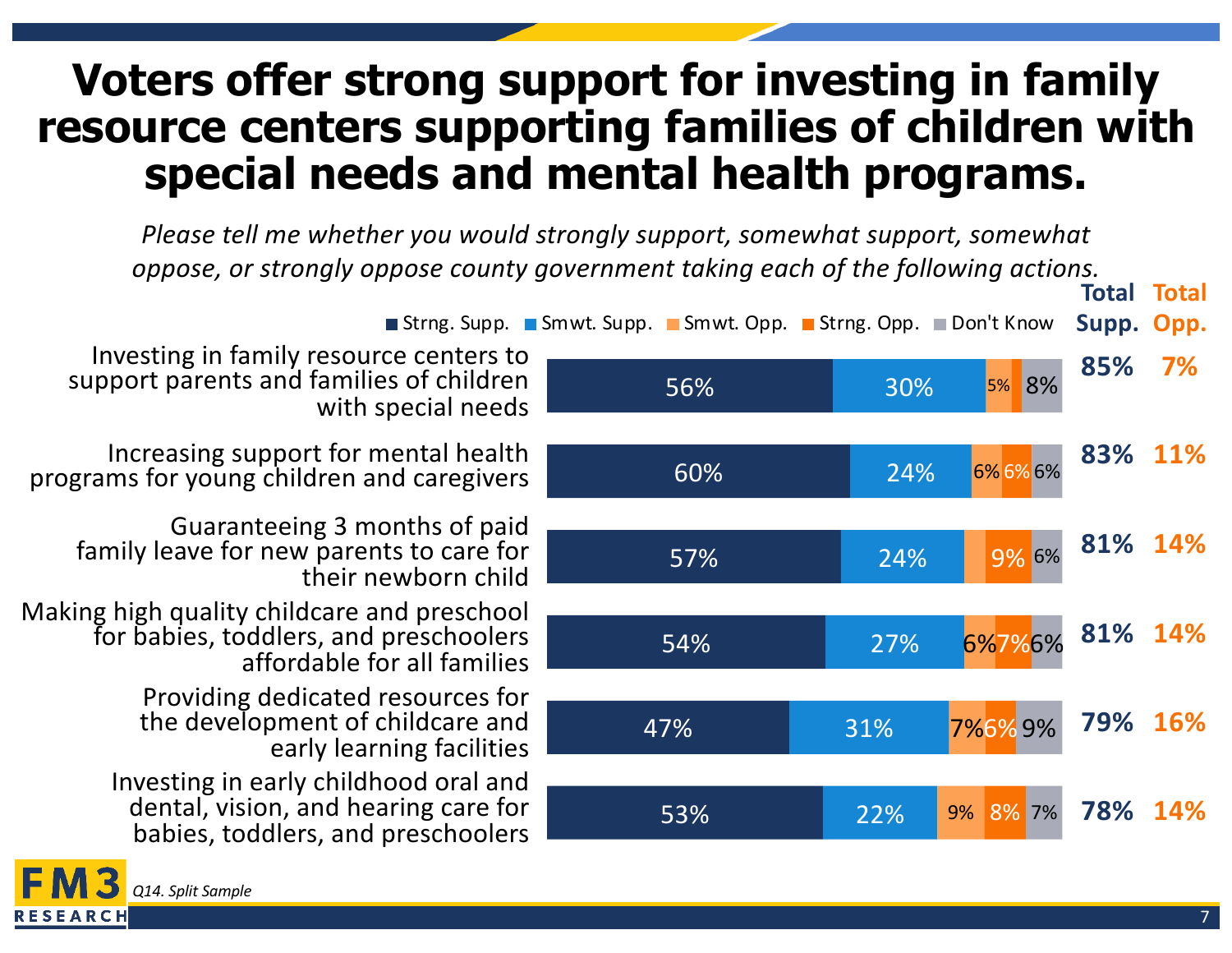#### **Investing in early literacy and school readiness and providing benefits to preschool teachers and childcare providers receive broad support.**

**Total Total** 

Strng. Supp. Smwt. Supp. Smwt. Opp. Strng. Opp. Don't Know **Supp. Opp.**



Investing in programs to support early literacy and school readiness for babies, toddlers, and preschoolers

Providing healthcare and retirement benefits for preschool teachers and childcare providers

Ensuring that preschool teachers and childcare providers earn the same income as Kindergarten teachers

Supporting shared services networks to help child care providers access supports to run their business

Providing free and universal preschool for all 3- and 4-year-old children

> Creating a county-level department focused on the well-being, care, and learning of young children



*Q14. Please tell me whether you would strongly support, somewhat support, somewhat oppose, or strongly oppose county government taking each of the following actions. Split Sample*